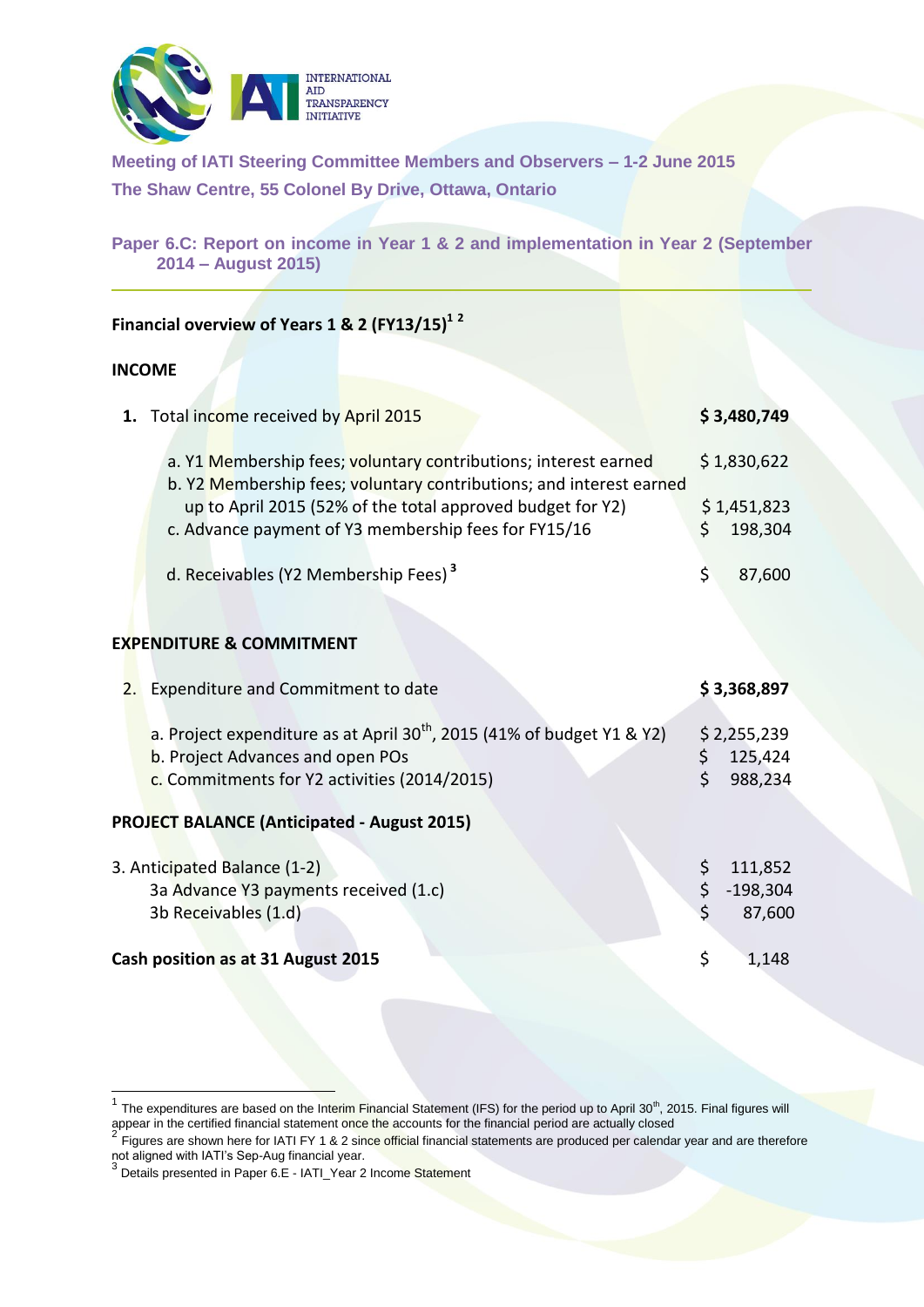Funds received late in the financial year have impacted the ability of the Secretariat to deliver fully on the work plan, and it has had to postpone a number of activities where these were dependent on additional recruitments.

## **Implementation so far in Year 2**

Activities in the Year 2 work plan have been completed or are ongoing where they relate to regular technical support. Highlights are shown below:

In **Output 1**. The core IATI data infrastructure has been maintained and developed. The anticipated move of the IATI Registry from its current CKAN OKF platform and corresponding upgrade is expected to take place during the fourth quarter of Year 2 (1.A.1); the Technical team has continued to increase usability of the Datastore so that more publishers can run their own apps from it (1.A.2); the move of the IATI technical infrastructure to managed servers depends upon technical staff capacity and this activity has been deferred to Year 3 (1.A.3). The upgrade to the Standard was agreed in October 2014 and version 2.01 went live in January 2015 (1.B.1). the standard remains aligned with relevant OECD-DAC processes (1.B.2). Tools and products are continuously being improved to reflect the upgrade to version 2.01 and a series of online videos has been produced to support organisations using AidStream to publish. Work is ongoing to further develop AidStream (1.C.1) including incorporating CSV upload capability (1.C.2).

In **Output 2** the technical team is targeting specific publishers with additional technical support to improve data quality, with the result that several publishers are now planning improvements this year to meet their Busan commitments by the end of 2015. The number of publishers has now reached 340, with notable new publishers including Belgium, the European Bank for Reconstruction and Development (EBRD), the European Investment Bank (EIB), France and the UK Ministry of Defence (the tenth UK government department to publish). The technical team also reached agreement with a group of development finance institutions on best practice for them to publish to IATI, given their differing business models to traditional aid actors. Nightly statistics on data quality are now published on the IATI Dashboard (2.A.1) supporting work on improving data quality (2.A.2). Support for the on the CRS/IATI pilot by Sweden, the UK and the Netherlands has begun but technical support for this pilot has been placed on hold until staffing levels permit (2.B.1). Work on refining the transparency indicator methodology is led by the GPEDC Joint Support Team and the Secretariat will continue to keep members appraised of progress and decision points in this area ((2.B.2). Final work on the IATI Dashboard will include a measure of comprehensiveness, which will support the light touch assessment foreseen as one of the Voluntary Initiatives within the Mexico Communiqué (2.B.3). Technical support has been continuously provided to new and current members (2.C.1, 2.C.2), with support visits to Vienna and Abu Dhabi resulting in planned publication by the OPEC Fund for International Development (OFID) and other members of the Arab Donor Coordination Group following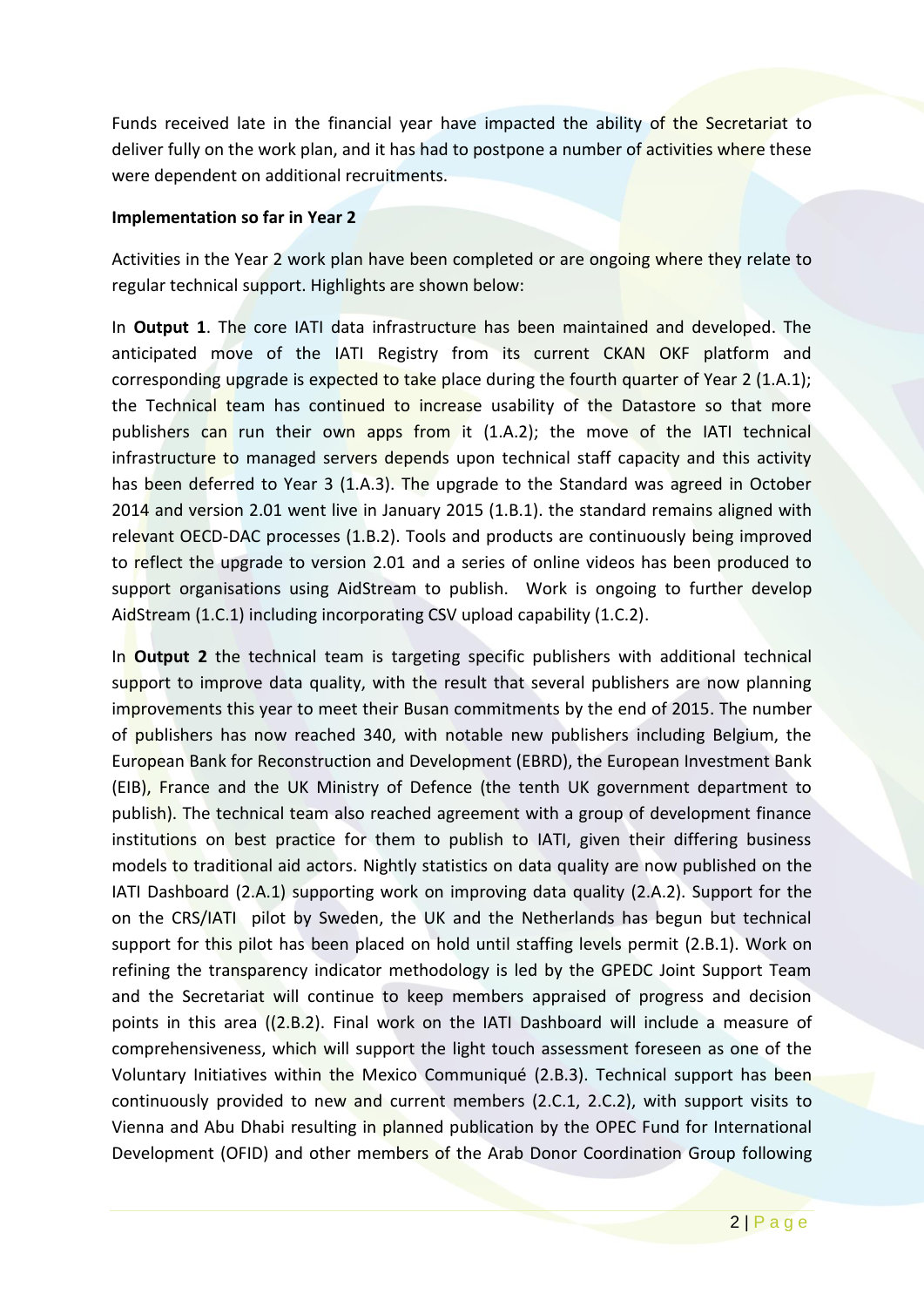the established outreach strategy, and to Brussels, to support the four EC directorates general with their publication (2.C.3).

In **Output 3** on increasing data use, completed activities include a Regional Workshop on Use of Data at Country Level co-hosted in Accra (March 2015) by the Government of Ghana together with IATI and UNDP, with some 85 participants predominantly from within the African region (3.A.3). With representation also from AIMS providers and some donors, the workshop achieved its outcomes of increasing awareness of IATI generally and sharing knowledge on increasing access and use of the wealth of data on development resources now available. In working towards normalizing processes of automatic data exchange, the Secretariat has remained in close contact with AIMS providers (3.A.1) in their development of knowledge products and liaison with partner countries; a manual for AIMS users was produced by the Secretariat based on lessons learned from automatic data exchange pilot work (3.A.2), which in part supports the provision of policy advice to governments on integration of AIMS with public financial management systems (3.A.6). The technical team continues to work with humanitarian actors to the extent possible within its staffing constraints but little progress has been made in this area (3.B.1). Whilst initial contacts have been made exploring the progress made by the LAC region on definitions of SSC, IATI has faced difficulty taking the political conversation any further (3.B.2); activities in relation to incorporating SSC and technical cooperation into IATI have therefore been deferred to Y3 when resources are available to support these activities (3.B.3).

In **Output 4** at the institutional level, the Secretariat has planned and organized two Steering Committee meetings (October 2014, June 2015) (4.A.1) and a TAG meeting (June 2015) (4.C.1), and Sweden's MOFA and Sida have generously hosted one face-to-face strategy meeting of the Secretariat in Stockholm (4.E.1). Quarterly and ad hoc meetings of the Sub-group on Budget and Finance and the Evaluation Working Group have taken place (4.A.2), with monthly review/coordination meetings taking place with the chairs of Steering Committee, TAG and Budget and Finance Sub-Group. Agendas and papers for both sets of meetings have been prepared and shared for consultation, with minutes also published online (4.B.2, 4.B.3) as well as other TAG e-communications and consultations (4.C.2, 4.C.3). Planned consultations with members ahead of meetings have taken place in relation to the agendas for both meetings but the Secretariat has struggled with delays in the process of developing SC papers with both events back to back for the first time (4.B.1). No amendments have been made to the Standard Operating Procedures during this period (4.B.5). Membership fees and voluntary contributions have been collected (4.D.1) though work has not been concluded on the development and implementation of a fundraising strategy (4.D.2) and is planned for the fourth quarter of Year 2. In support of the process of evaluation, a survey was developed and conducted in March by the Secretariat (4.E.2) and work on the evaluation continues through to the fourth quarter of Year 2; a consultant has been recruited to lead a fuller evaluation of IATI's activities with results due later in 2015.